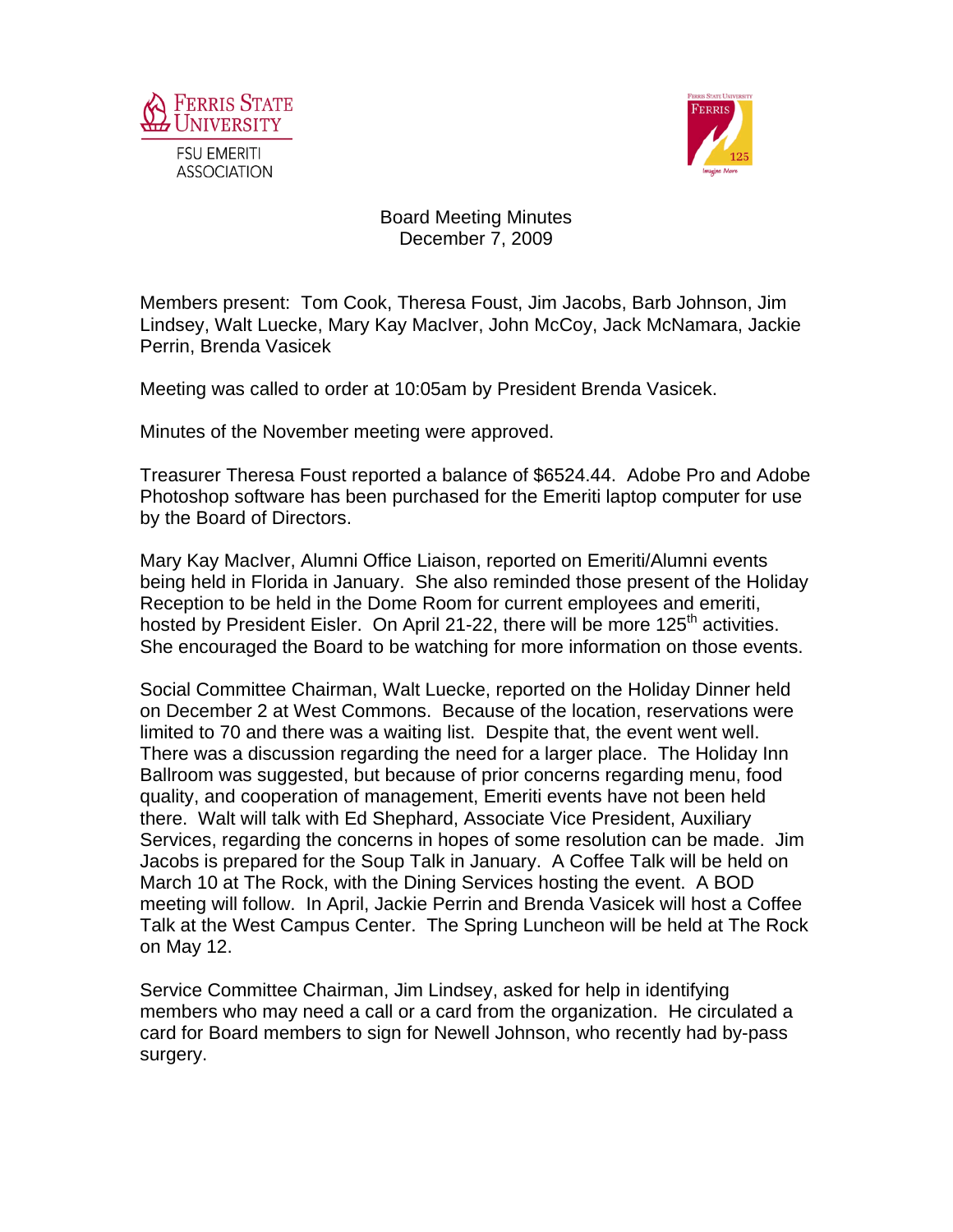Professional Concerns Chairman, John McCoy, reported that after doing research on emeriti organizations at the other 14 state universities in Michigan, our group is the only one formally organized with a Constitution and officers. Eastern Michigan University and Western Michigan University have some activities, but they are not an entity. They are formed through their faculty associations.

Newsletter Editor, Jackie Perrin, reported that the deadline for the next edition is March 26. It will include pictures of our Homecoming float, an invitation to the Spring Luncheon, and a list of nominees for election to the Board. She also reported that there is one new member to the Association as of December 31. It is Darrel Reichow, Physical Plant Electrical Supervisor. Brenda will get a packet of information to him.

Publicity Chairman, Jim Jacobs, reported the notification of the Soup Talk and subsequent activities will be in the Pioneer.

Old Business -

There are two polo shirts left  $-1$  large and 1 small  $-$  at \$15 each. Sweaters and other articles of clothing can also be taken to the Creative Loop to have the logo stitched on them.

Brenda distributed a booklet that contains the revised FSUEA Constitution and Bylaws. A correction to Chapter II, Section 3, will be made to read: *In the absence of the president, the vice-president shall perform the duties of the president. If the office of the president becomes vacant, the vicepresident shall become the president for the remainder of the president's term. The vice-president may assume duties as requested by the president.* 

The EA Banner will be stored in the Board Room, PRK 114.

Homecoming float costs totaled \$130. Pictures will be in the next newsletter and on our website.

The Ferris Foundation dinner was held on November 6 and some of the Board members attended. There was positive feedback.

Brenda reported on the follow-up of the concern expressed by Lowell Jacobs at our last Board meeting. She spoke to Cindy Horn, Directory of University Recreation, who said she would take care of the issue.

New Business –